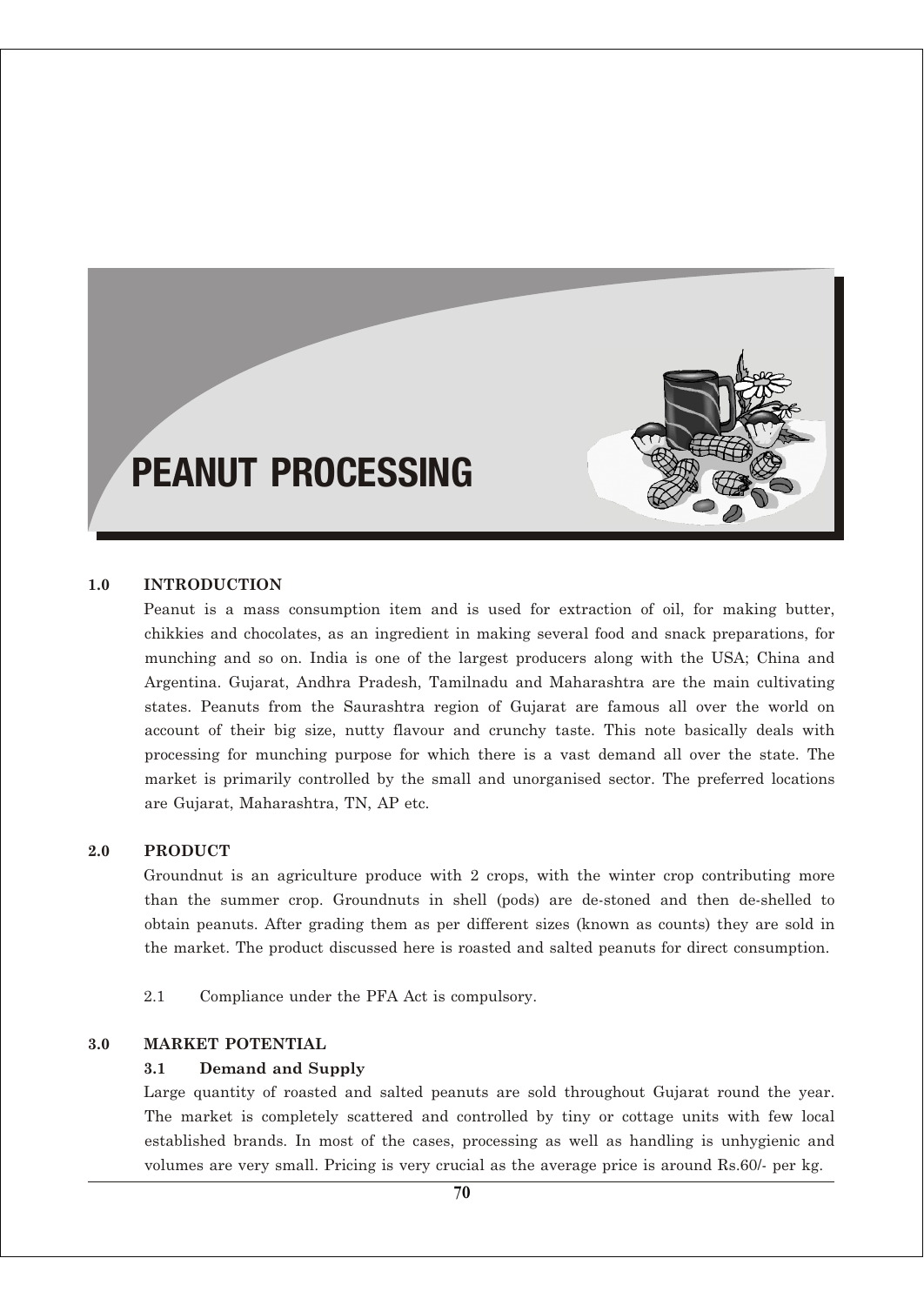## **3.2 Marketing Strategy**

There are some locally famous brands at centres like Ahmedabad, Rajkot, Surendranagar etc. Hence, while selecting location, care has to be taken to ensure smooth supply of raw peanuts and lack of competition from regional established brands. Taluka place in Saurashtra may satisfy these aspects. There is competition from unorganised sector units and reasonable price, attractive packing, lucrative commission to retailers and consistent supply are the critical factors. Fast turnover is very important.

## **4.0 MANUFACTURING PROCESS**

Saurashtra region of Gujarat produces around 10-12 lac tonnes of groundnuts (in shell) every year. Considering average recovery of peanuts at about 70%, more than 8 lac tonnes of peanuts are available every year. Peanuts of medium size would be bought from market yards and then roasted in electrically operated roaster. The roasting time will be around 90 minutes. These roasted peanuts will be cooled and then salt will be mixed with it before packing them. The process loss is about 2-3%.

#### **5.0 CAPITAL INPUTS**

#### **5.1 Land and Building**

Pricing is very critical as explained earlier. Hence, it is advisable to buy a readymade shed of around 80 sq.mtrs. Production area would require about 30 sq.mtrs. and balance area can be utilised for storage and packing. The cost of shed is expected to be Rs.2.00 lacs.

#### **5.2 Machinery**

For a new entrant, initial roasting capacity has to be moderate. Daily roasting capacity of 300 kgs. considering 8-10 hours working may be planned. With 300 working days, the annual capacity would be 90 tonnes. This would need following machines:

| Item                                          | Qty.  | Price (Rs.) |
|-----------------------------------------------|-------|-------------|
| Electrically-operated roaster of 75 kgs. Cap. |       | 75,000      |
| Weighing scales, bag sealing machines, etc.   | $- -$ | 25,000      |
|                                               | Total | 1,00,000    |

#### **5.3 Miscellaneous Assets**

Some other assets like furniture and fixtures, packing tables, SS utensils etc. shall be required for which a provision of Rs. 35,000/- is made.

#### **5.4 Utilities**

Power requirement shall be 10 HP whereas water of around 500 ltrs. shall be required for potable and sanitation.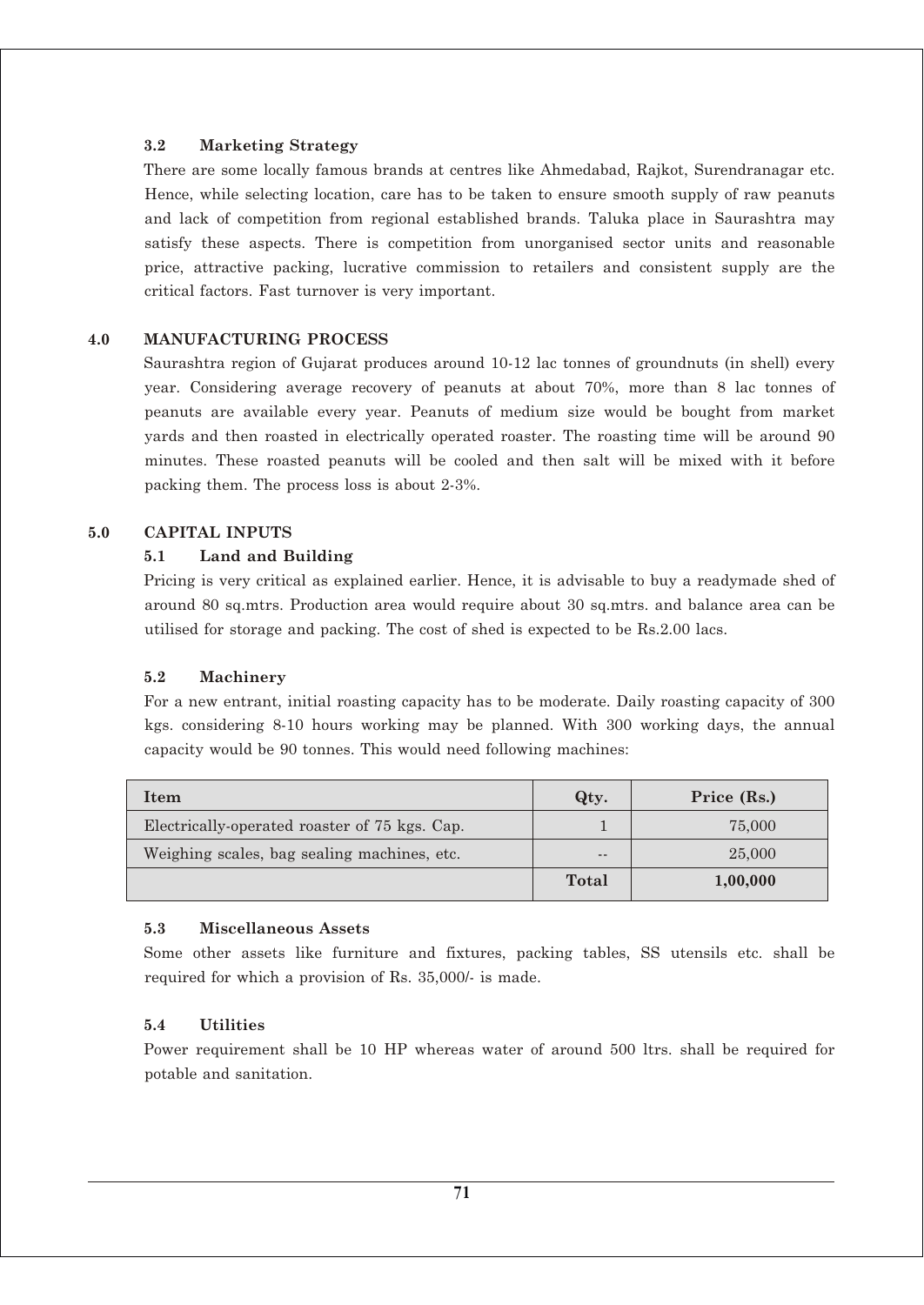#### **5.5 Raw Materials**

The most important raw material shall be good quality peanuts. Availability would not be a problem as monthly requirement even at 100% utilisation would be just 75 tonnes. But care has to be taken to select peanuts with uniform size and minimum moisture. Requirement may not warrant direct procurement from the groundnut processor (due to low quantity) and hence the trader has to be selected carefully as high moisture content reduces shelf life of the peanut and may result in high level of aflatoxin which is harmful to human beings in the long run. Standard packing of 100 gms and 200 gms. may be introduced for which printed polythene bags shall be required.

| <b>Particulars</b> | Nos. | Monthly<br>Salary (Rs.) | <b>Total Monthly</b><br>Salary (Rs.) |
|--------------------|------|-------------------------|--------------------------------------|
| Skilled Worker     |      | 2,500                   | 2,500                                |
| Helpers            | 3    | 1,250                   | 3,750                                |
| Salesman           |      | 2,500                   | 2,500                                |
|                    |      | Total                   | 8,750                                |

## **6.0 MANPOWER REQUIREMENTS**

#### **7.0 TENTATIVE IMPLEMENTATION SCHEDULE**

| Activity                                      | Period (in months) |
|-----------------------------------------------|--------------------|
| Application and sanction of loan              |                    |
| Site selection and commencement of civil work |                    |
| Completion of civil work and placement of     |                    |
| orders for machinery                          | 4                  |
| Erection, installation and trial runs         |                    |

## **8.0 DETAILS OF THE PROPOSED PROJECT**

#### **8.1 Building**

A readymade shed of around 80 sq.mtrs. would cost Rs.2.00 lacs as stated earlier.

#### **8.2 Machinery**

For installed production capacity of 90 tonnes per year, investment in machinery will be Rs.1.00 lac as explained earlier.

#### **8.3 Miscellaneous Assets**

A provision of Rs. 35,000/- is sufficient under this head as described earlier.

#### **8.4 Preliminary & Pre-operative Expenses**

Pre-production expenses like registration, establishment and administrative charges, interest during implementation, trial runs etc. may cost Rs. 40,000/-.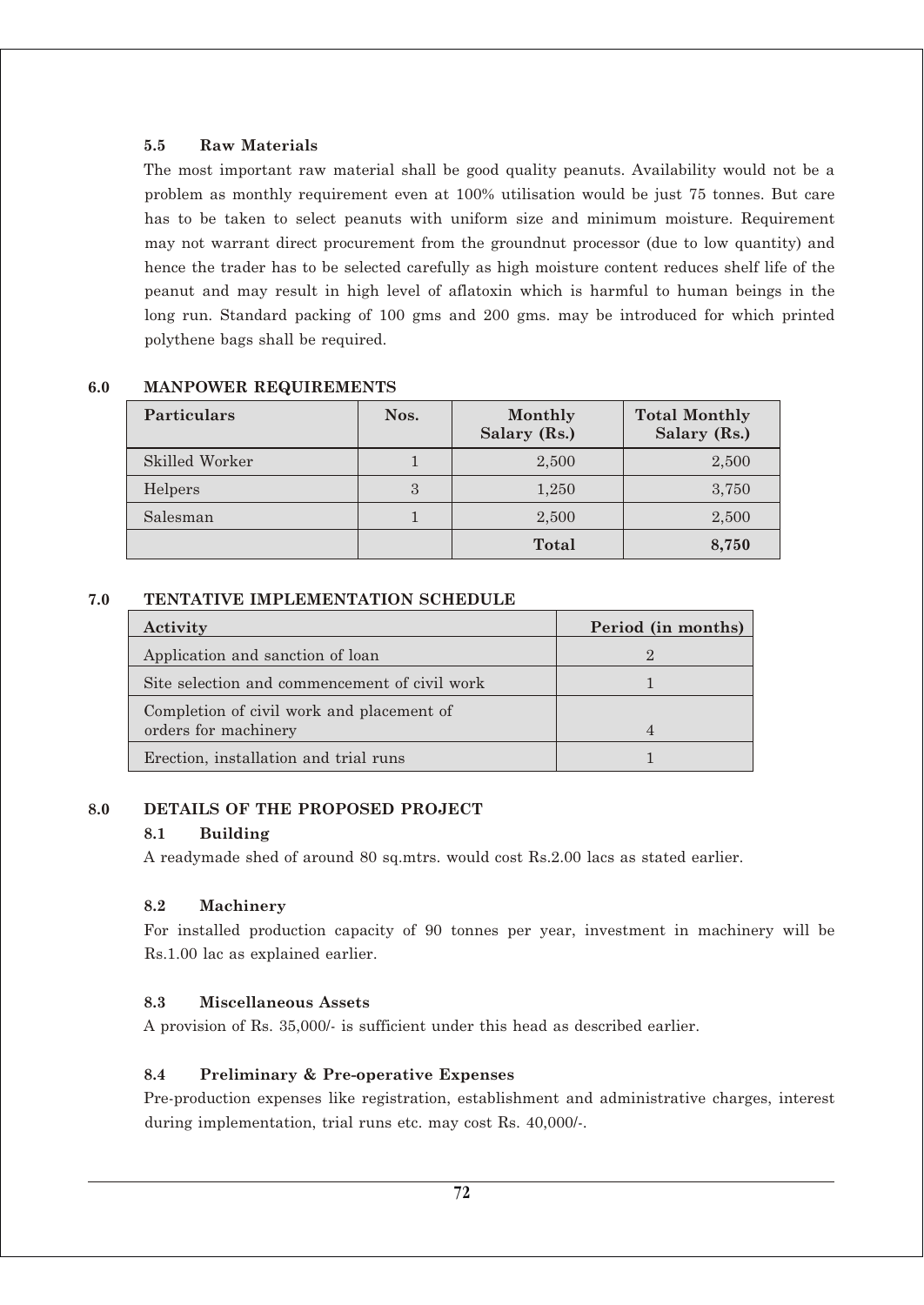## **8.5 Working Capital Requirements**

Capacity utilisation in the first year is assumed to be 60% for which following working capital shall be required:

|                                       |                     |        |       |             | (Rs. in lacs)    |
|---------------------------------------|---------------------|--------|-------|-------------|------------------|
| <b>Particulars</b>                    | Period              | Margin | Total | <b>Bank</b> | <b>Promoters</b> |
| Stock of Raw and<br>Packing Materials | $\frac{1}{2}$ Month | 30%    | 0.75  | 0.53        | 0.22             |
| Receivables                           | $\frac{1}{2}$ Month | 25%    | 1.25  | 0.92        | 0.33             |
| <b>Working Expenses</b>               | 1 Month             | 100%   | 0.20  | $- -$       | 0.20             |
|                                       |                     | Total  | 2.20  | 1.45        | 0.75             |

|  | - 8.6 | Cost of the Project & Means of Financing | (Rs. in lacs) |
|--|-------|------------------------------------------|---------------|
|--|-------|------------------------------------------|---------------|

| <b>Item</b>                                                                | Amount |
|----------------------------------------------------------------------------|--------|
| Land and Building                                                          | 2.00   |
| Machinery                                                                  | 1.00   |
| Miscellaneous Assets                                                       | 0.35   |
| P&P Expenses                                                               | 0.40   |
| Contingencies $\oslash$ 10% on Land and Building $\&$<br>Plant & Machinery | 0.30   |
| Working Capital Margin                                                     | 0.75   |
| Total                                                                      | 4.80   |
| <b>Means of Finance</b>                                                    |        |
| Promoters' Contribution                                                    | 1.45   |
| Term Loan from Bank/FI                                                     | 3.35   |
| Total                                                                      | 4.80   |
| Debt Equity Ratio                                                          | 2.31:1 |
| Promoters' Contribution                                                    | 30%    |

Financial assistance in the form of grant is available from the Ministry of Food Processing Industries, Govt. of India, towards expenditure on technical civil works and plant and machinery for eligible projects subject to certain terms and conditions.

## **9.0 PROFITABILITY CALCULATIONS**

## **9.1 Production Capacity & Build-up**

As against the rated annual capacity of 90 tonnes, actual utilisation is expected to be 60% in the 1st year and 75% thereafter.

## **9.2 Sales Revenue at 100%**

Assuming selling price of Rs. 55,000/- per ton, the annual income would be Rs. 49.50 lacs.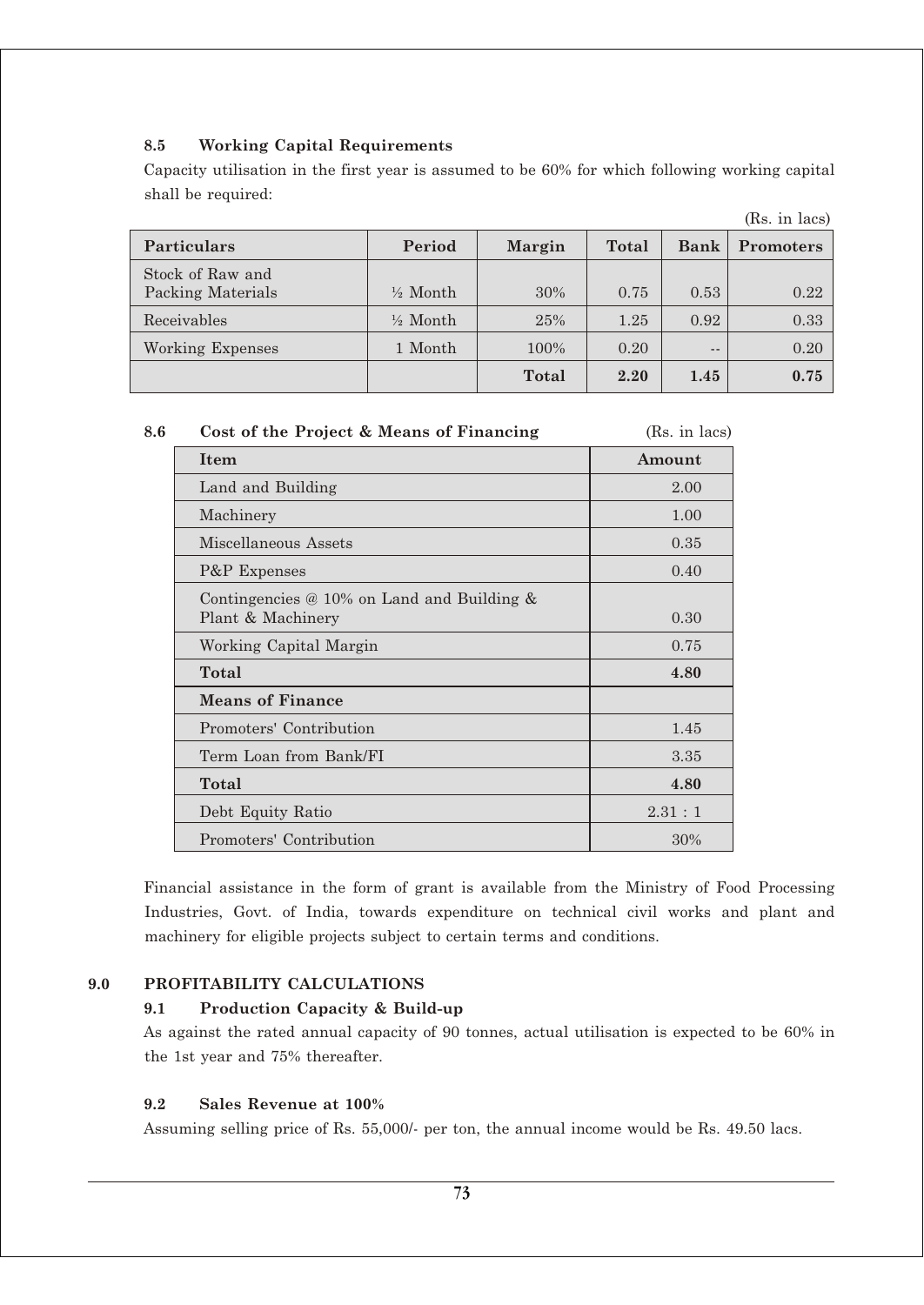## **9.3 Raw and Packing Materials Required at 100%**

(Rs. in lacs)

| Product                                                                | Qty.<br>(Tonnes) | Price/Ton<br>(Rs.) | Value |
|------------------------------------------------------------------------|------------------|--------------------|-------|
| Medium-sized Peanuts                                                   | 93               | 31,000             | 28.83 |
| Salt                                                                   | 6                | 5,000              | 0.30  |
| Packing Materials<br>$(\textcircled{a}$ Rs.1500/Ton of finished goods) |                  | $- -$              | 1.35  |
|                                                                        |                  | Total              | 30.48 |

## **9.4 Utilities**

Yealry cost of utilities at 100% will be Rs. 45,000/-.

## **9.5 Selling Expenses**

A provision of 22.5% of sales revenue every year is made which would take care of margins of stockists and retailers, transportation csots and some publicity at retail counters.

## **9.6 Interest**

Interest on term loan of Rs. 3.35 lacs is computed @ 12% per annum assuming repayment in 3 years including a moratorium period of 1 year. Interest on working capital from bank is calculated @ 14% per annum.

## **9.7 Depreciation**

It is calculated on WDV basis @ 10% on building and 20% on machinery and miscellaneous assets.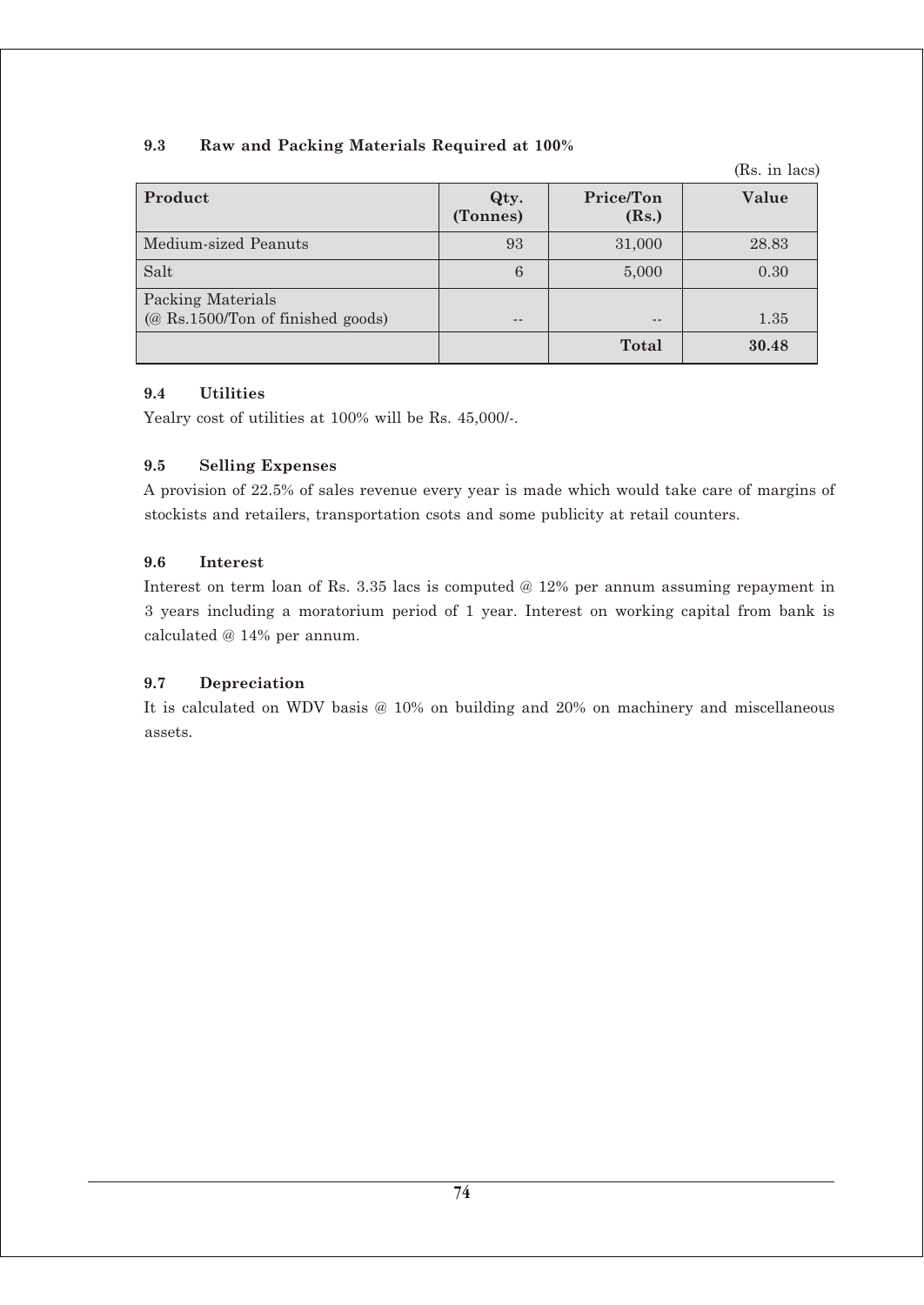## **10.0 PROJECTED PROFITABILITY**

(Rs. in lacs)

| No.          | <b>Particulars</b>                    | 1st Year          | 2nd Year |
|--------------|---------------------------------------|-------------------|----------|
| $\mathbf{A}$ | <b>Installed Capacity</b>             | --- 90 Tonnes --- |          |
|              | Capacity Utilisation                  | 60%               | 75%      |
|              | Sales Realisation                     | 29.70             | 37.12    |
| B            | <b>Cost of Production</b>             |                   |          |
|              | Raw and Packing Materials             | 18.30             | 22.86    |
|              | <b>Utilities</b>                      | 0.27              | 0.34     |
|              | Salaries                              | 1.05              | 1.25     |
|              | Repairs & Maintenance                 | 0.18              | 0.24     |
|              | Selling Expenses @ 22.5%              | 6.68              | 8.35     |
|              | Administrative Expenses               | 0.30              | 0.39     |
|              | <b>Total</b>                          | 26.78             | 33.43    |
| $\mathbf C$  | Profit before Interest & Depreciation | 2.92              | 3.69     |
|              | Interest on Term Loan                 | 0.32              | 0.18     |
|              | Interest on Working Capital           | 0.21              | 0.24     |
|              | Depreciation                          | 0.47              | 0.40     |
|              | Profit before Tax                     | 1.92              | 2.87     |
|              | Income-tax $@20\%$                    | 0.38              | 0.57     |
|              | Profit after Tax                      | 1.54              | 2.30     |
|              | Cash Accruals                         | 2.01              | 2.70     |
|              | Repayment of Term Loan                | 0.60              | 1.20     |

## **11.0 BREAK-EVEN ANALYSIS** (Rs. in lacs)

| $\bf No$ | Particulars                    |       | Amount |
|----------|--------------------------------|-------|--------|
| [A]      | <b>Sales</b>                   |       | 29.70  |
| [B]      | <b>Variable Costs</b>          |       |        |
|          | Raw and Packing Materials      | 18.30 |        |
|          | Utilities (70%)                | 0.19  |        |
|          | Salaries (70%)                 | 0.73  |        |
|          | Selling Expenses (70%)         | 4.68  |        |
|          | Admn Expenses (50%)            | 0.15  |        |
|          | Interest on WC                 | 0.21  | 24.26  |
| C        | Contribution [A] - [B]         |       | 5.44   |
| [D]      | <b>Fixed Cost</b>              |       | 3.52   |
| [E]      | Break-Even Point $[D]$ ÷ $[C]$ |       | 65%    |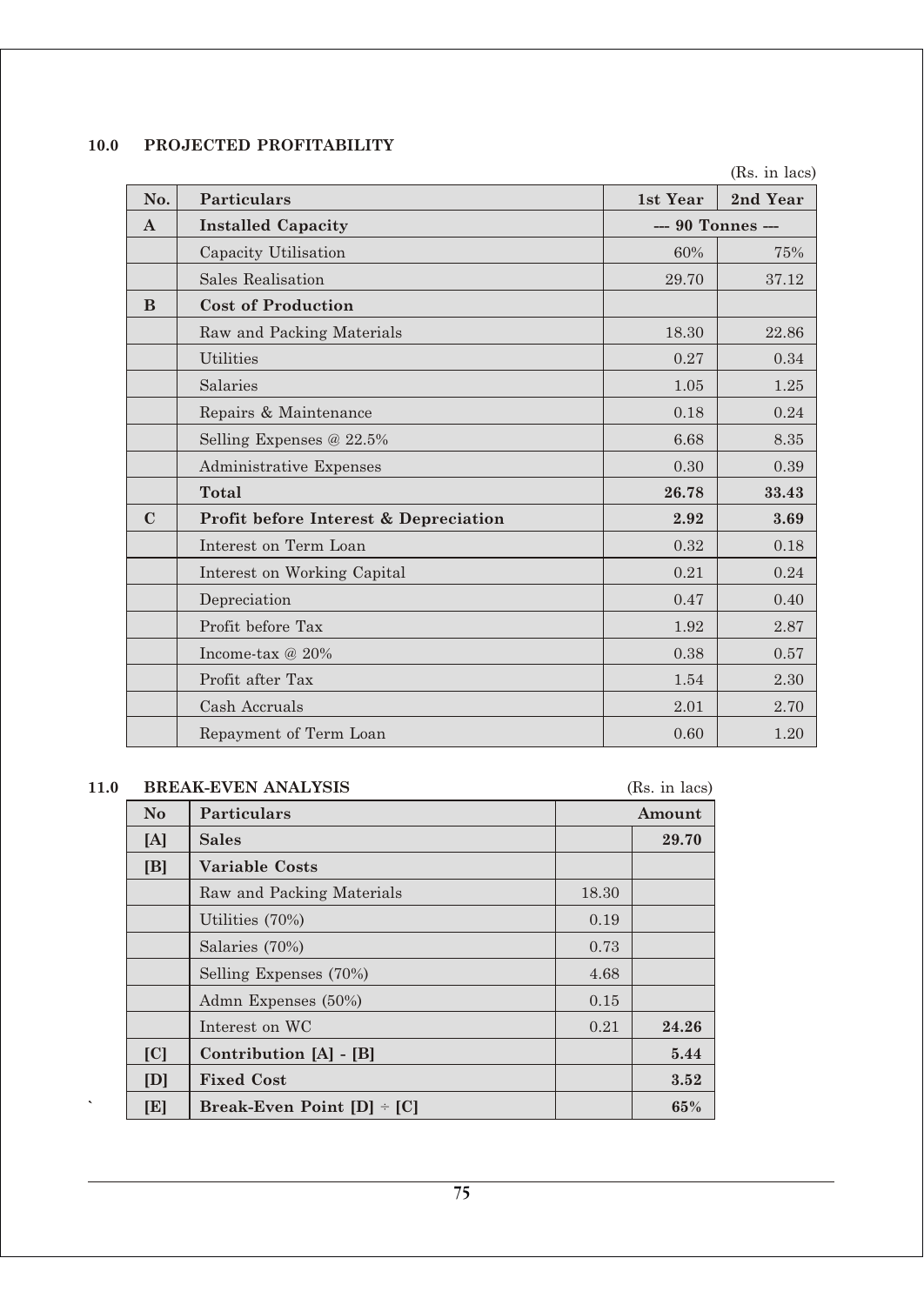## **12.0 [A] LEVERAGES**

## **Financial Leverage**  $=$  EBIT/EBT  $= 2.45 \div 1.92$  $= 1.28$

## **Operating Leverage**

= Contribution/EBT  $= 5.44 \div 1.92$  $= 2.83$ 

## **Degree of Total Leverage**

$$
= FL/OL
$$

$$
= 1.28 \div 2.83
$$

$$
= 0.45
$$

## **[B] Debt Service Coverage Ratio (DSCR)**

(Rs. in lacs)

| <b>Particulars</b>  | 1st Yr | 2nd Yr | 3rd Yr |
|---------------------|--------|--------|--------|
| Cash Accruals       | 2.01   | 2.70   | 2.89   |
| Interest on TL      | 0.32   | 0.18   | 0.07   |
| Total [A]           | 2.33   | 2.88   | 2.96   |
| Interest on TL      | 0.32   | 0.18   | 0.07   |
| Repayment of TL     |        | 1.65   | 1.70   |
| Total [B]           | 0.32   | 1.83   | 1.77   |
| $DSCR [A] \div [B]$ | 7.28   | 1.57   | 1.67   |
| <b>Average DSCR</b> | 3.50   |        |        |